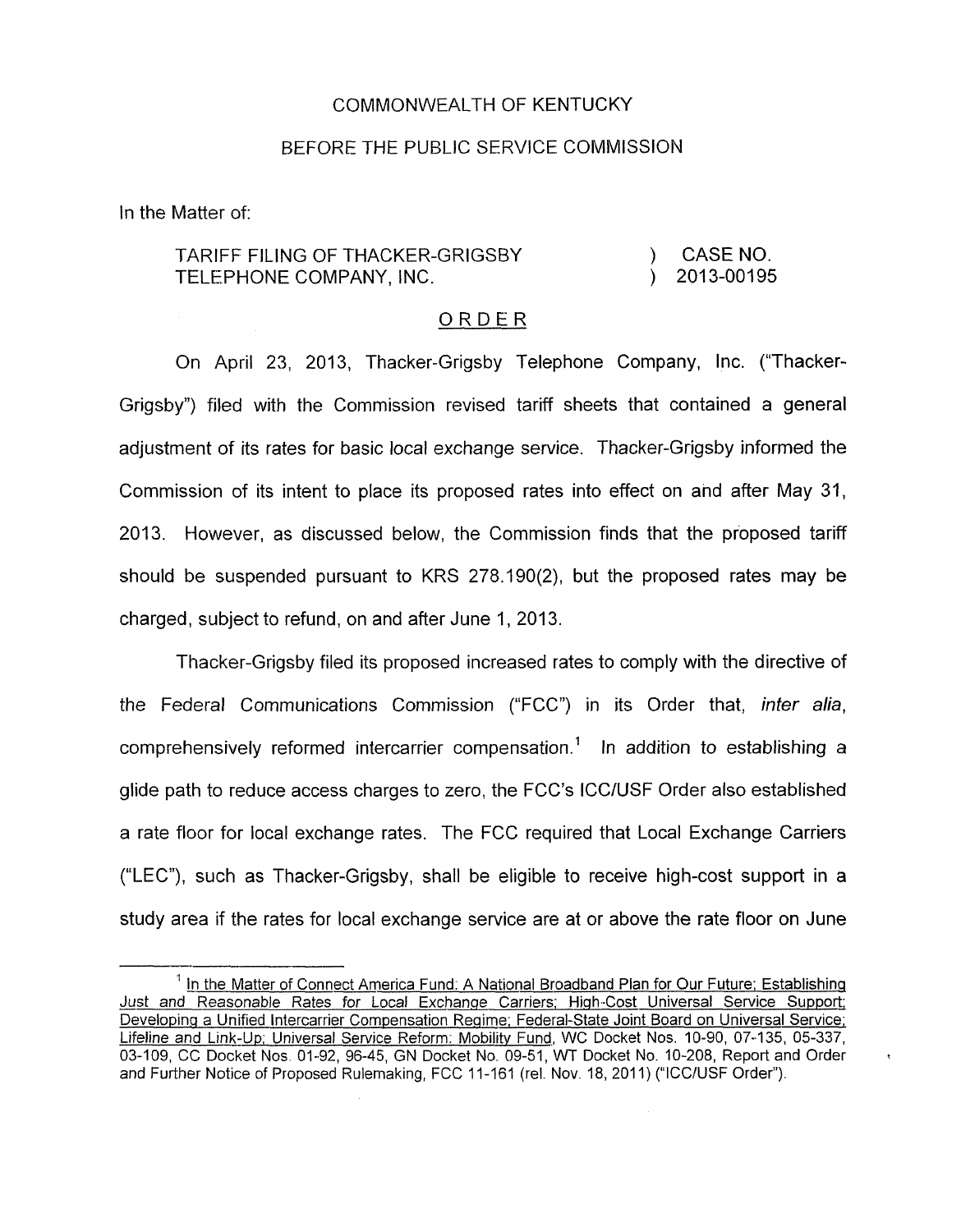1 of every subsequent year.<sup>2</sup> Failure to meet the rate floor will result in forfeiture of the high-cost support that the carrier would have otherwise received for that year.<sup>3</sup>

The Commission, in the past, has held that a general adjustment in rates cannot be made simply through a tariff filing.<sup>4</sup> A utility must file an application that complies with the filing requirements of 807 KAR 5:001, Section 16, which, *inter alia,* requires that certain financial information be filed with the Commission and notice be given to customers. Thacker-Grigsby's tariff filing seeking to raise local exchange rates is a general adjustment in rates and, therefore, an application for a general adjustment in rates must be filed pursuant to 807 KAR 5:001, Section 16. Thacker-Grigsby must comply with the requirements found in 807 KAR 5:001, Section 16. Thacker-Grigsby's tariff filing does not comply with this regulation and cannot be put into effect on the proposed effective date.

The Commission is cognizant that Thacker-Grigsby's ability to receive high-cost loop support will be jeopardized if its rates for basic local exchange service are not at or above the \$14.00 rate floor mandated in the ICC/USF. Therefore, the Commission will only suspend the proposed rates for one day and allow them to go into effect on June 1, 2013, subject to refund. The Commission also acknowledges the mandatory and the time-sensitive nature of the FCC's rate floor, and that all of the information specified in

<sup>47</sup> C.F.R. \$ 54.318 High-cost support; limitations on high-cost support. **<sup>2</sup>**

 $3$  ICC/USF Order at  $\P$  $\P$  133, 238-240.

<sup>&</sup>lt;sup>4</sup> See, Case No. 2004-00459, The Application of Louisville Gas and Electric Company for Approval of New Rate Tariffs Containing a Mechanism for the Pass-Through of MISO-Related Revenue *and Costs Not Already lncluded in €xisting Base Rates* **(Ky.** PSC **Apr.** 15, 2004).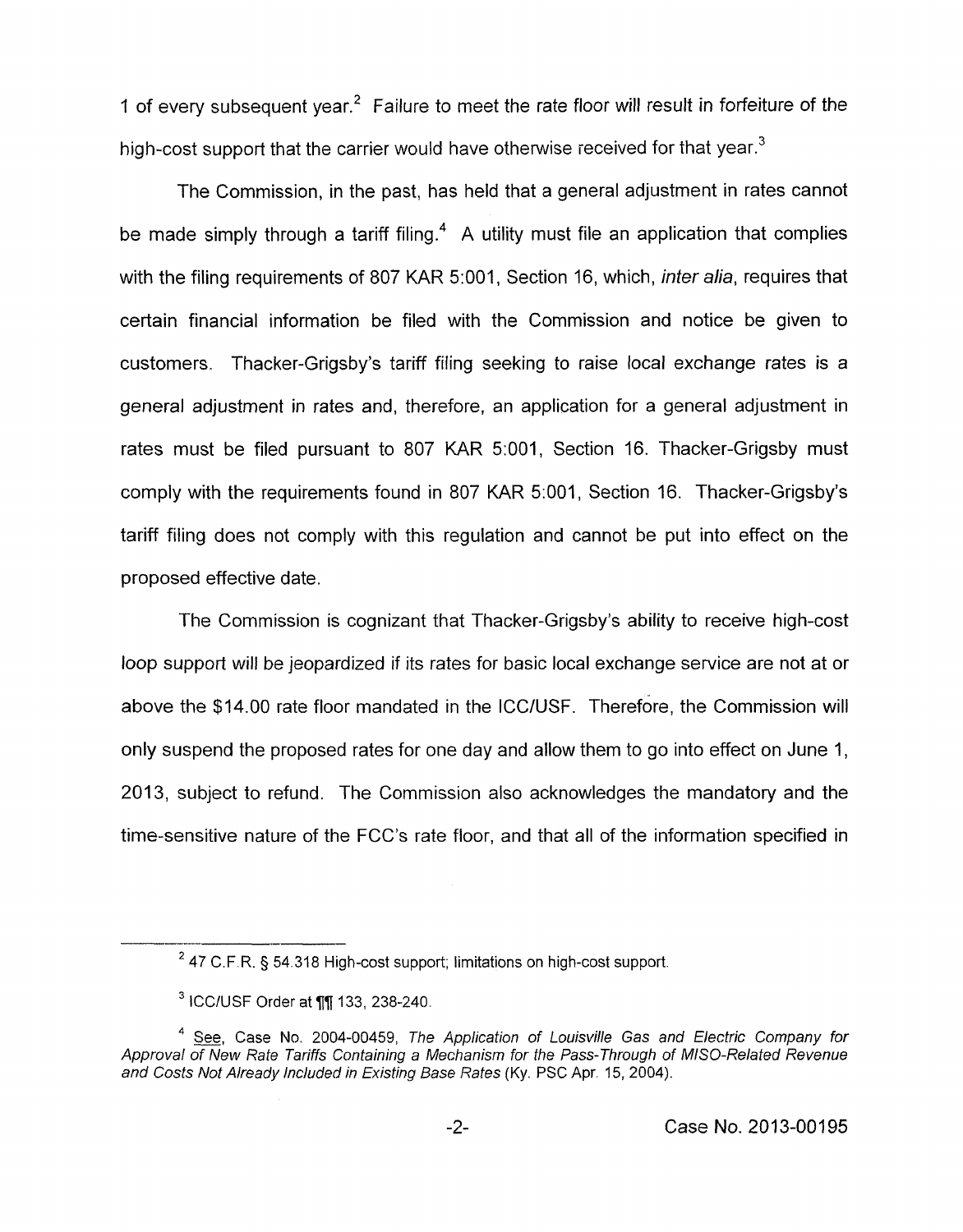807 KAR 5:001, Section 16, may not be necessary to support an increase in basic local exchange rates under these circumstances.

At the very least, the Commission will require that Thacker-Grigsby file the information required in 807 KAR 5:001, Section  $16(1)(a)(1)$ ,  $(1)(b)(4)$ ,  $(1)(b)(6)$ ,  $(3)(b)(1)$ , **(4),** (6), (9)(a), (9)(d), (9)(f), (9)(h), and (IO). Except as required above, Thacker-Grigsby may request a deviation, pursuant to 807 KAR 5:001, Section 16(15), from the other requirements of 807 KAR 5:001, Section 16.

Based on the foregoing, IT IS THEREFORE ORDERED that:

1. Thacker-Grigsby's proposed rates for its basic local exchange service are suspended for one day from the effective date of May 31, 2013, and will be effective subject to refund on June 1, 2013.

2. Within ten days of the date of this Order, Thacker-Grigsby shall file with the Commission an application to support its proposed tariff to increase rates for local exchange service. The application shall comply with 807 KAR 5:001, Section 16, except for any waivers that may be granted or requirements other than those specified in the findings above.

3. The application shall also contain:

a. The estimated annual revenue to be received from High-Cost Loop Support beginning July 1, 2013.

b. The estimated annual revenue to be lost due to adjustment of terminating access rates effective July 1, 2013.

**-3-** Case No. 2013-00195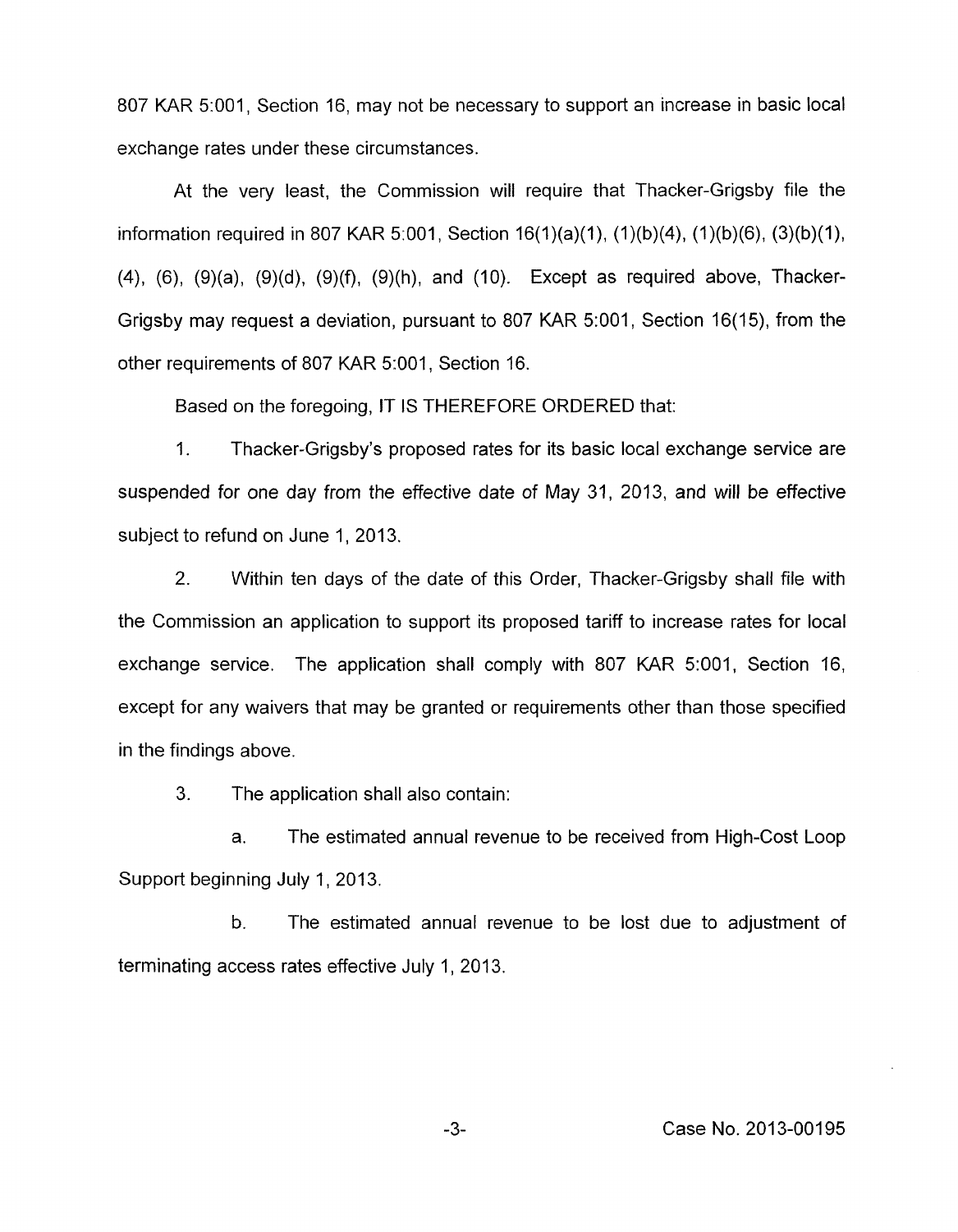c. The total estimated annual revenue (increase or decrease) to be generated by the tariff changes. Include a breakout for each service or category of service to show changes in revenue.

d. Historical and projected line counts and the effects of any line changes on the company.

e. Historical and projected federal universal service support and its effects on the company.

f. A narrative of any other circumstances that justify or support the proposed rate changes.

By the Commission



**ATTES Difector** 

.. Case **No.** 2013-00195